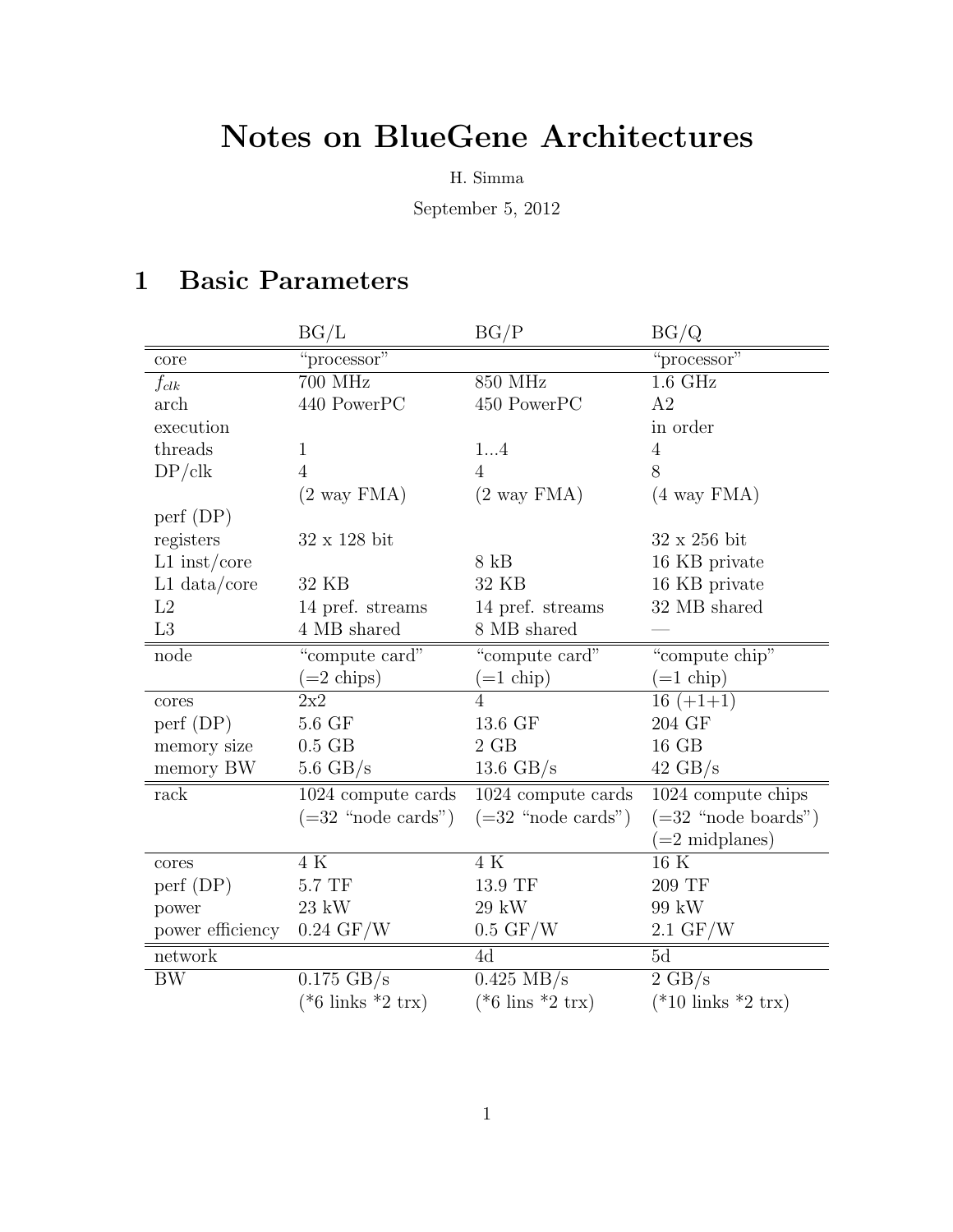### 2 System Architecture

#### BG/P



BG/Q

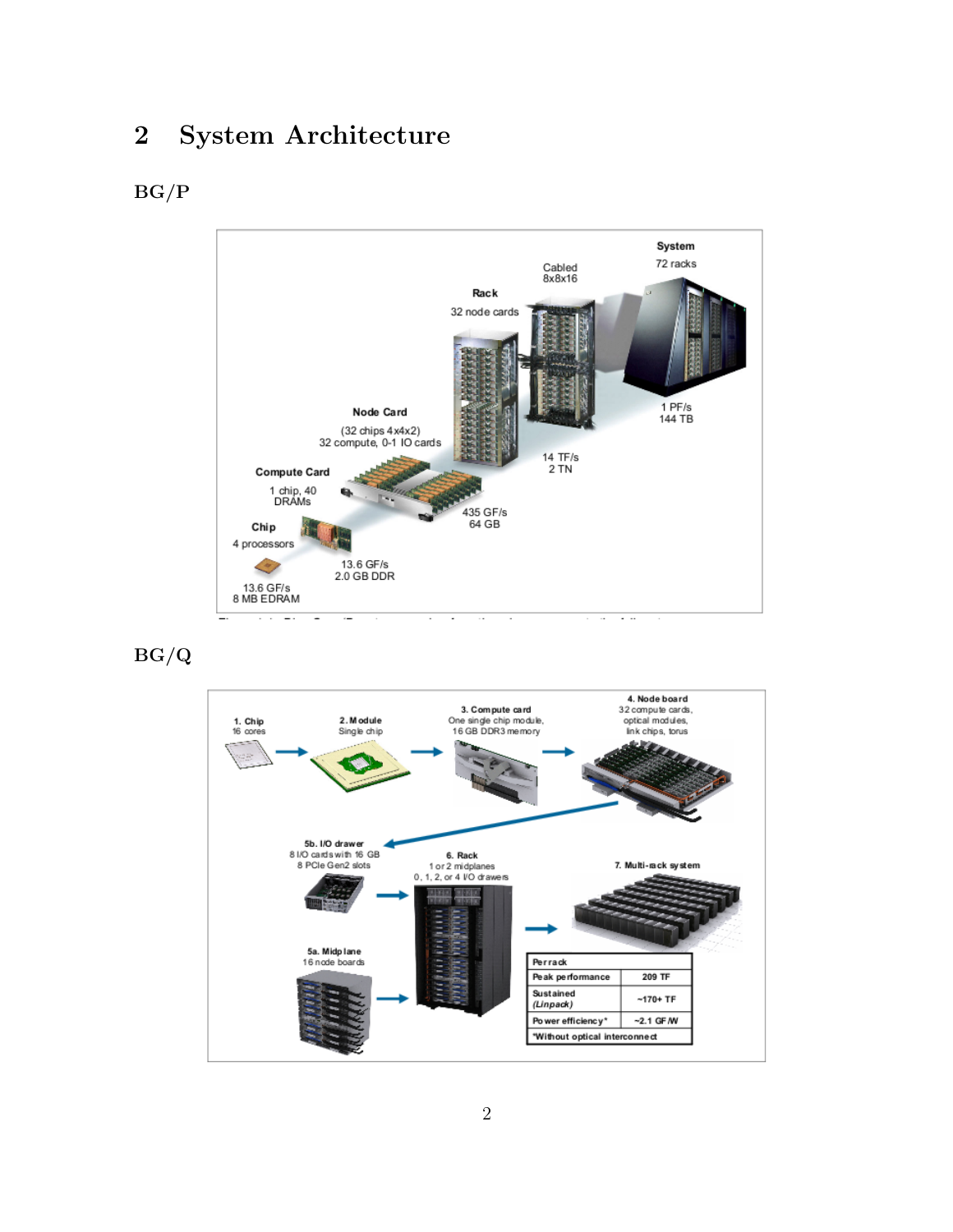# 3 Memory System

|               | BG/L           | BG/P                                                   | BG/Q                                            |
|---------------|----------------|--------------------------------------------------------|-------------------------------------------------|
|               |                | $\left\lceil 2 \right\rceil$                           | [4]                                             |
| registers     | 32 x 128 bit   |                                                        | $32 \times 256$ bit                             |
| bandwidth     |                | $8 B/ c$ lk                                            |                                                 |
| latency       |                | $4 \text{clk} (3 \text{ for int})$                     | 6 clk                                           |
| private       | L1             | L1                                                     | L1                                              |
| size/core     | 32 KB          | $32$ KB                                                | $16$ KB                                         |
| assocoativity |                | $64$ -way, 16 sets                                     | 8-way set                                       |
| replacement   |                | RR                                                     | pseudo LRU                                      |
| line size     |                | 32 B                                                   | 64 B                                            |
| bandwidth     |                | $(16 \text{ Id} + 16 \text{ st}) \text{ B/clk}$ (theo) | $(16 \text{ Id} + 32 \text{ st}) \text{ B/clk}$ |
|               |                | $5.6$ B/clk (st)                                       |                                                 |
|               |                | 4.6 B/clk $\left(\mathrm{Id}\right)$                   |                                                 |
| latency       |                | $12$ clk $(11$ for int)                                | $24$ clk                                        |
| private       | L2             | L2P                                                    | L1P                                             |
| associativity |                | 15-way, fully                                          | 16 streams                                      |
| replacement   |                | RR                                                     | depth stealing and RR                           |
| line size     |                | 128 B                                                  | 128 B                                           |
| bandwidth     |                | 4.6 B/clk $\left(\mathrm{Id}\right)$                   | $(32 B d + 32 B st)/ 2 c k$                     |
|               |                |                                                        | $563$ GB/s                                      |
| latency       |                | $50\,$ clk                                             | 72  82 clk                                      |
| shared        | L <sub>3</sub> | L3                                                     | L2                                              |
| size $/$ node | 4 MB           | $8\text{ MB}$                                          | $32 \text{ MB} / 16 \text{ slices}$             |
| associativity |                | 8-way                                                  | 16-way, $1024$ set (each slice)                 |
|               |                | 2 banks interleaved                                    | $4(8 \text{ sub-})$ banks per slice             |
| replacement   |                | <b>LRU</b>                                             | LRU                                             |
| line size     |                | 128 B                                                  | 128 B                                           |
| bandwidth     |                | 40 B/clk (single)                                      | 32 (r/w) B/clk                                  |
|               |                | $3.7$ B/clk $(4$ core)                                 |                                                 |
| latency       |                | $104$ $\rm{clk}$                                       | $223$ clk                                       |
| external      | <b>DDR</b>     | $\overline{\rm{DDR}}$                                  | <b>DDR</b>                                      |
|               |                | 4 banks                                                | 2 channels                                      |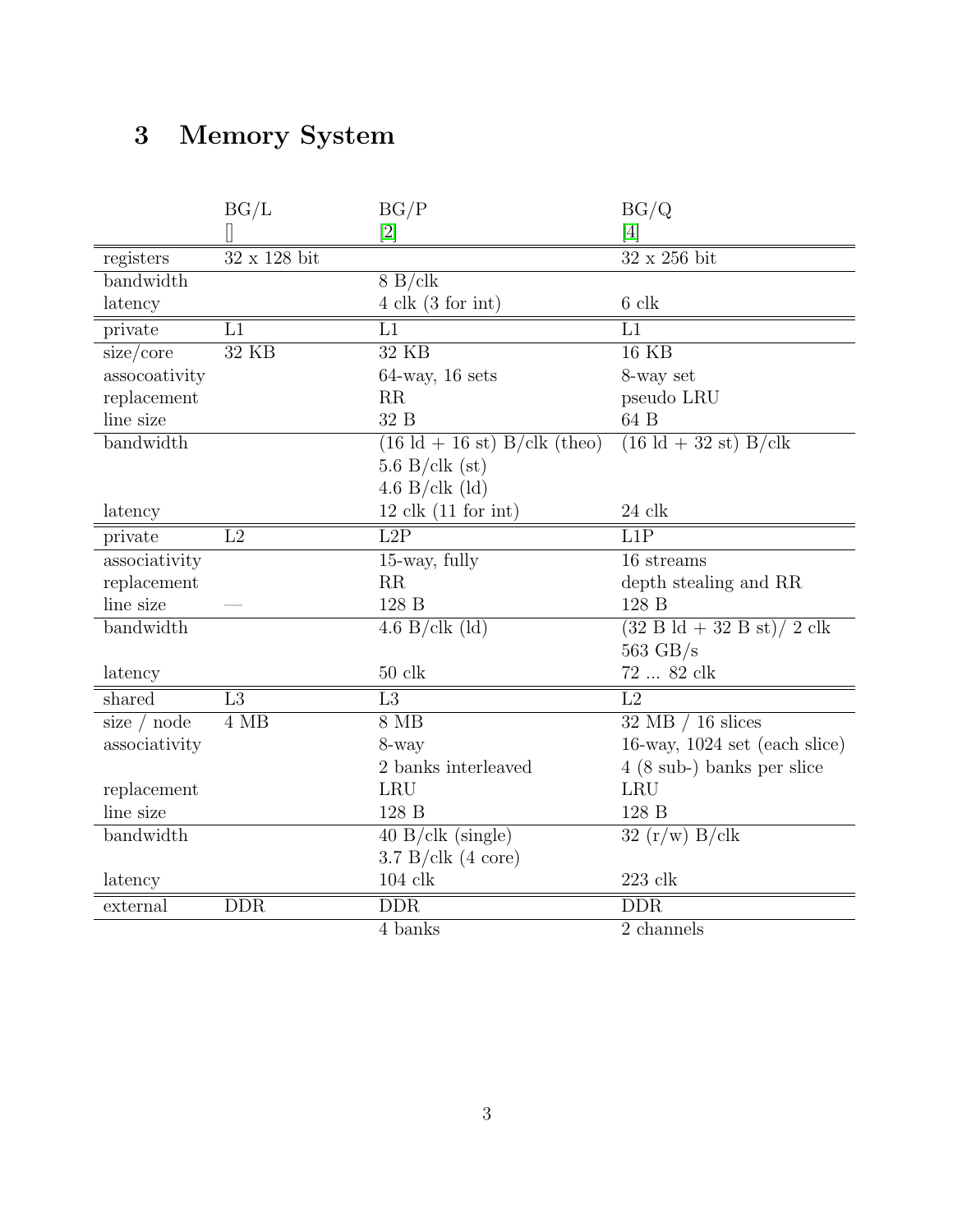### 4 Node Architecture

#### BG/P



BG/Q

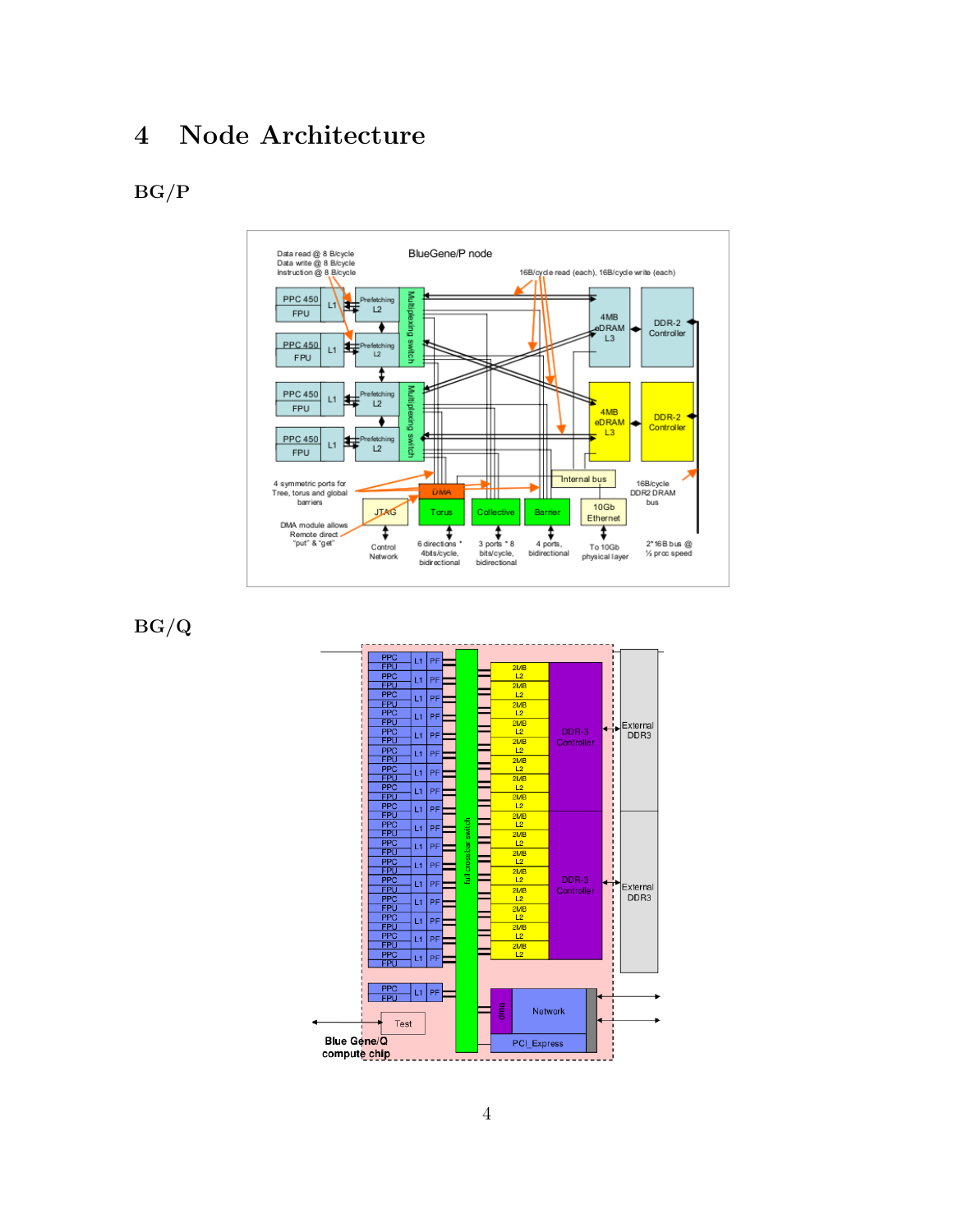## 5 FPU Architecture

### BG/P: DH



BG/Q: QPX